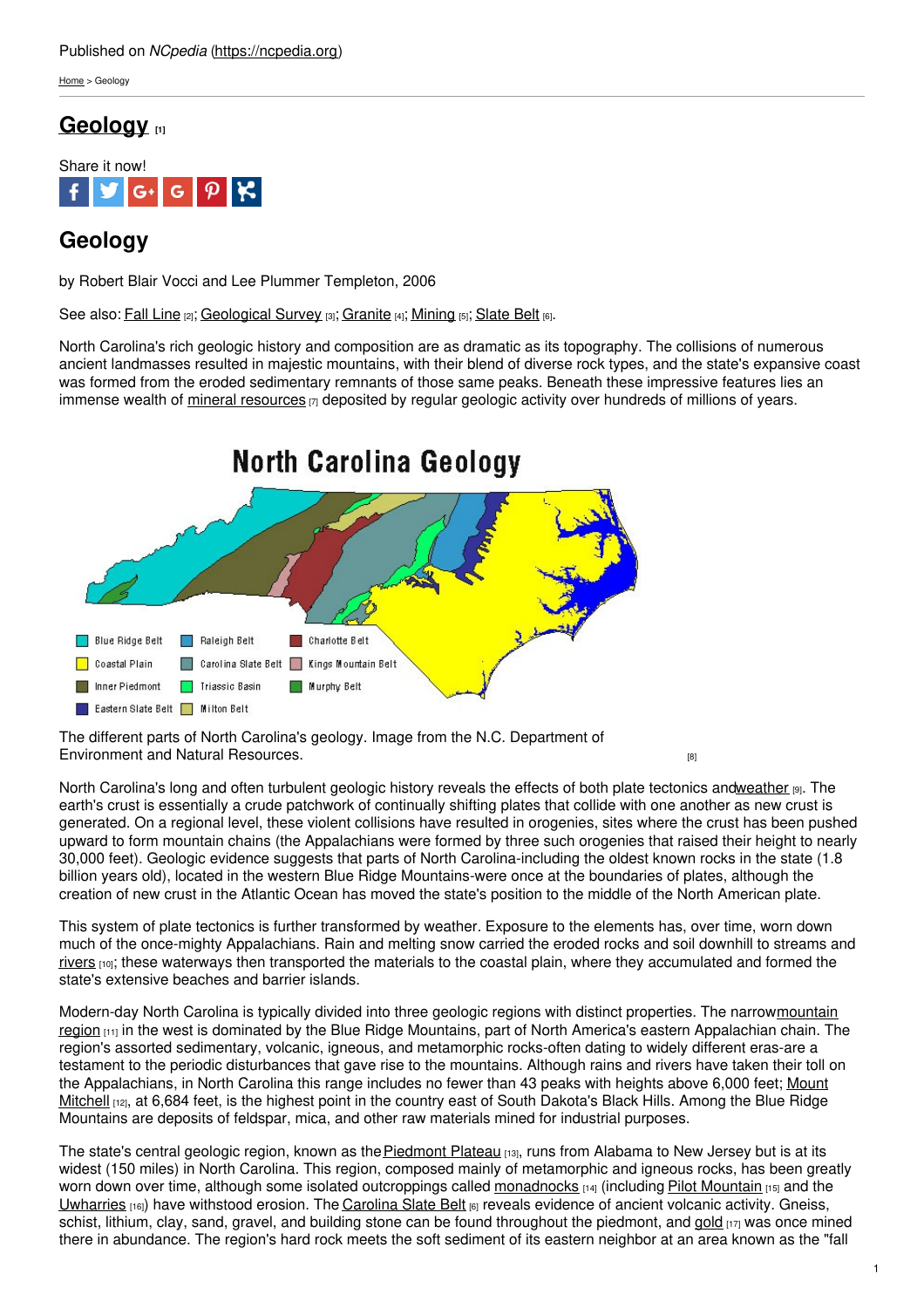line," or "fall zone," which is the site of many rapids and waterfalls.

The [coastal](https://ncpedia.org/geography/region/coastal-plain) plain [18] is North Carolina's largest geologic region, accounting for about 45 percent of the state. During the Mesozoic era, the coastal plain was a broad sloping region well above sea level. Its loose soil continually eroded from rains and streams flowing toward the ocean. During the Cenozoic era and occasionally the Mesozoic era, the ocean covered the lowland and then subsided repeatedly, creating terraces each time. In the modern coastal plain, rivers and streams deposit sediments and sedimentary rocks originating in the mountain region; the sediment becomes deeper and denser near the coast. The movement of rivers is also responsible for shaping the coastal plain's gradual downward slope toward sea level. The region is rich with sand (utilized in industries such as glass-making) and clay; limestone and phosphate (North Carolina's most important mineral resource) are also mined in quantities.

#### **References:**

Fred Beyer, *North Carolina, the Years before Man: A Geologic History*(1991).

J. Wright Horton Jr. and Victor A. Zullo, eds.,*The Geology of the Carolinas: Carolina Geological Society Fiftieth Anniversary Volume* (1991).

Mary-Russell Roberson and Kevin G. Stewart,*The Geologic Story of the Carolinas: A Field Guide*(2006).

Jasper Leonidas Stuckey, *North Carolina: Its Geology and Mineral Resources*(1965).

#### **Additional Resources:**

"Geology of North Carolina: Selected Resources" University of North Carolina Libraries[.http://guides.lib.unc.edu/geolnc](http://guides.lib.unc.edu/geolnc) [19]

"North Carolina geology." U.S. Geological Survey, U.S. Department of the Interior[.http://mrdata.usgs.gov/sgmc/nc.html](http://mrdata.usgs.gov/sgmc/nc.html) [20]

Laney, Francis Baker.*Bibliography of North Carolina geology, mineralogy and geography, with a list of maps*. Raleigh, E.M. Uzzell & Co.1909. <https://archive.org/stream/bibliographyofno00lane#page/n7/mode/2up> [21]

Buol, S.W. "Formation of Soils in North Carolina." North Carolina State University. <http://www.soil.ncsu.edu/about/century/formation.html> [22]

"Mineral Resources." North Carolina Geological Survey. [http://www.geology.enr.state.nc.us/Mineral%20resources/mineralresources.html](http://www.geology.enr.state.nc.us/Mineral resources/mineralresources.html) [23]

#### **Image Credits:**

The different parts of North Carolina's geology. Image from the N.C. Department of Environment and Natural Resources. <http://portal.ncdenr.org/web/lr/overview-of-north-carolina-geology> [8]

#### **Subjects:**

[Precolonial](https://ncpedia.org/category/subjects/prehistory) period (pre-1600) [24] Mines and mineral [resources](https://ncpedia.org/category/subjects/mines-and-mineral) [7] [Regions](https://ncpedia.org/category/subjects/regions) [25] **Authors:** [Templeton,](https://ncpedia.org/category/authors/templeton-lee-plum) Lee Plummer [26] Vocci, [Robert](https://ncpedia.org/category/authors/vocci-robert-blair) Blair [27] **From:** [Encyclopedia](https://ncpedia.org/category/entry-source/encyclopedia-) of North Carolina, University of North Carolina Press.[28]

1 January 2006 | Templeton, Lee Plummer; Vocci, Robert Blair

**Source URL:** https://ncpedia.org/geology

#### **Links**

- [1] https://ncpedia.org/geology
- [2] https://ncpedia.org/fall-line
- [3] https://ncpedia.org/geological-survey
- [4] https://ncpedia.org/symbols/rock
- [5] https://ncpedia.org/mining
- [6] https://ncpedia.org/slate-belt
- [7] https://ncpedia.org/category/subjects/mines-and-mineral
- [8] http://portal.ncdenr.org/web/lr/overview-of-north-carolina-geology
- [9] https://ncpedia.org/climate-and-weather-0 [10] https://ncpedia.org/rivers
- [11] https://ncpedia.org/our-state-geography-snap-mountain
- [12] https://ncpedia.org/node/137
- [13] https://ncpedia.org/geography/region/piedmont
- [14] http://www.learnnc.org/lp/editions/cede\_lonemts/?ref=search
- [15] https://ncpedia.org/pilot-mountain
- [16] https://ncpedia.org/uwharrie-national-forest
- [17] https://ncpedia.org/symbols/mineral